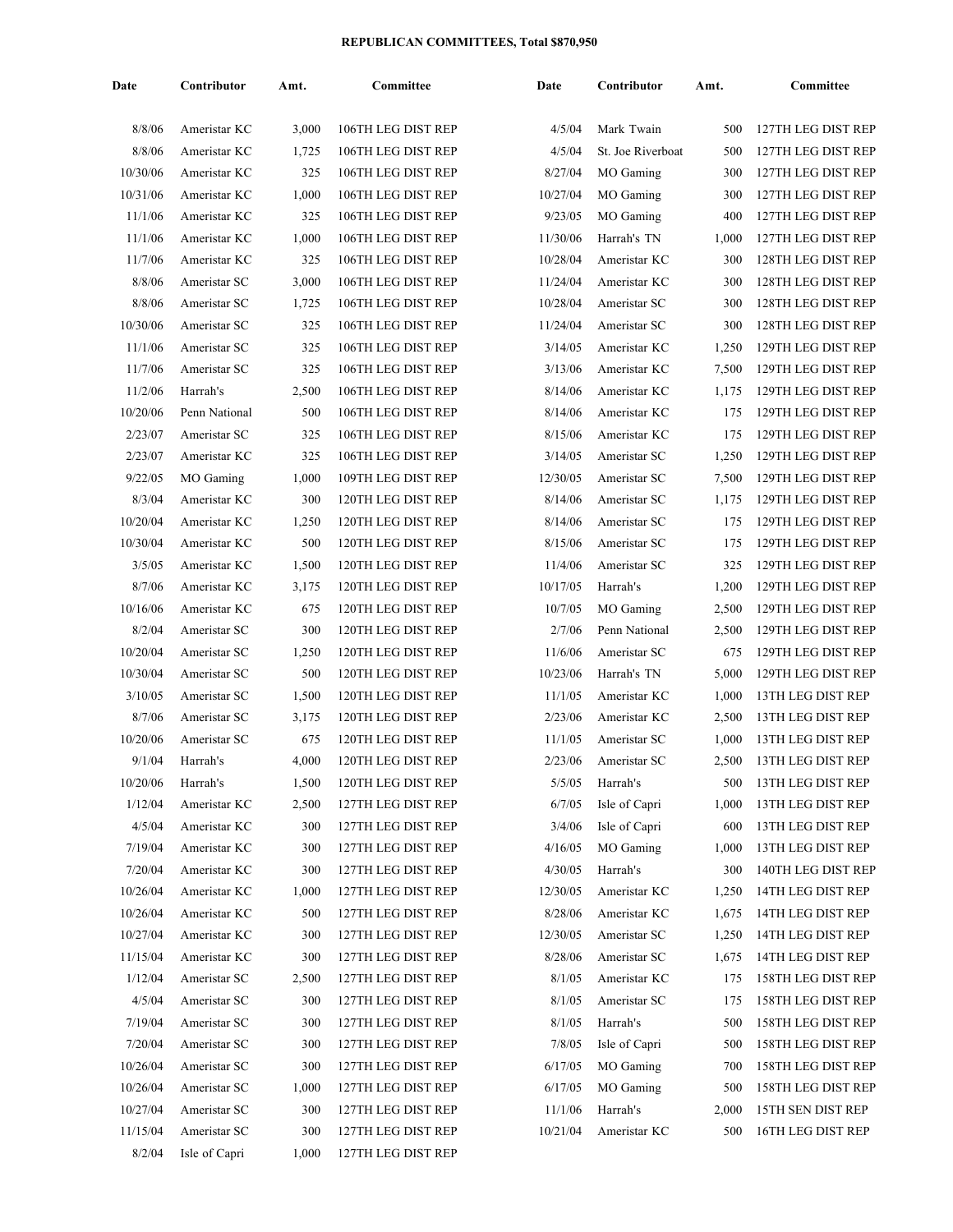## **REPUBLICAN COMMITTEES (continued)**

| Date               | Contributor                  | Amt.   | Committee         | Date     | Contributor                  | Amt.   | Committee         |
|--------------------|------------------------------|--------|-------------------|----------|------------------------------|--------|-------------------|
| 4/18/05            | Ameristar KC                 | 500    | 16TH LEG DIST REP | 7/6/05   | MO Gaming                    | 1,000  | 30TH LEG DIST REP |
| 12/30/05           | Ameristar KC                 | 1,250  | 16TH LEG DIST REP | 9/2/05   | MO Gaming                    | 1,200  | 30TH LEG DIST REP |
| 8/23/06            | Ameristar KC                 | 1,500  | 16TH LEG DIST REP | 2/20/07  | Isle of Capri                | 825    | 30TH LEG DIST REP |
| 10/21/04           | Ameristar SC                 | 500    | 16TH LEG DIST REP | 4/25/06  | Ameristar KC                 | 1,000  | 31ST SEN DIST REP |
| 4/18/05            | Ameristar SC                 | 500    | 16TH LEG DIST REP | 10/30/06 | Ameristar KC                 | 1,000  | 31ST SEN DIST REP |
| 12/30/05           | Ameristar SC                 | 1,250  | 16TH LEG DIST REP | 4/25/06  | Ameristar SC                 | 1,000  | 31ST SEN DIST REP |
| 8/23/06            | Ameristar SC                 | 1,500  | 16TH LEG DIST REP | 10/30/06 | Ameristar SC                 | 1,000  | 31ST SEN DIST REP |
| 9/27/04            | Harrah's                     | 500    | 16TH LEG DIST REP | 4/10/06  | Harrah's                     | 5,000  | 31ST SEN DIST REP |
| 8/27/04            | MO Gaming                    | 1,000  | 16TH LEG DIST REP | 10/23/06 | Harrah's                     | 5,000  | 31ST SEN DIST REP |
| 10/21/04           | MO Gaming                    | 600    | 16TH LEG DIST REP | 11/2/06  | Harrah's                     | 5,000  | 31ST SEN DIST REP |
| 3/14/05            | Ameristar KC                 | 1,250  | 18TH LEG DIST REP | 4/11/06  | Isle of Capri                | 3,000  | 31ST SEN DIST REP |
| 3/13/06            | Ameristar KC                 | 7,500  | 18TH LEG DIST REP | 8/21/06  | Ameristar KC                 | 175    | 34TH LEG DIST REP |
| 8/14/06            | Ameristar KC                 | 175    | 18TH LEG DIST REP | 10/27/06 | Ameristar KC                 | 500    | 34TH LEG DIST REP |
| 8/14/06            | Ameristar KC                 | 175    | 18TH LEG DIST REP | 8/21/06  | Ameristar SC                 | 175    | 34TH LEG DIST REP |
| 8/15/06            | Ameristar KC                 | 175    | 18TH LEG DIST REP | 11/20/06 | Isle of Capri                | 325    | 34TH LEG DIST REP |
| 3/14/05            | Ameristar SC                 | 1,250  | 18TH LEG DIST REP | 3/11/05  | Ameristar KC                 | 1,500  | 34TH SEN DIST REP |
| 12/30/05           | Ameristar SC                 | 7,500  | 18TH LEG DIST REP | 1/13/06  | Ameristar KC                 | 7,500  | 34TH SEN DIST REP |
| 8/14/06            | Ameristar SC                 | 1,175  | 18TH LEG DIST REP | 3/6/06   | Ameristar KC                 | 5,000  | 34TH SEN DIST REP |
| 8/14/06            | Ameristar SC                 | 175    | 18TH LEG DIST REP | 8/9/06   | Ameristar KC                 | 1,850  | 34TH SEN DIST REP |
| 8/15/06            | Ameristar SC                 | 175    | 18TH LEG DIST REP | 10/25/06 | Ameristar KC                 | 1,500  | 34TH SEN DIST REP |
| 11/4/06            | Ameristar SC                 | 325    | 18TH LEG DIST REP | 3/11/05  | Ameristar SC                 | 1,500  | 34TH SEN DIST REP |
| 10/17/05           | Harrah's                     | 1,200  | 18TH LEG DIST REP | 1/13/06  | Ameristar SC                 | 7,500  | 34TH SEN DIST REP |
| 10/7/05            | MO Gaming                    | 2,500  | 18TH LEG DIST REP | 3/6/06   | Ameristar SC                 | 5,000  | 34TH SEN DIST REP |
| 2/7/06             | Penn National                | 2,500  | 18TH LEG DIST REP | 8/9/06   | Ameristar SC                 | 1,850  | 34TH SEN DIST REP |
| 1/18/07            | Ameristar SC                 | 175    | 18TH LEG DIST REP | 10/25/06 | Ameristar SC                 | 1,500  | 34TH SEN DIST REP |
| 1/18/07            | Ameristar KC                 | 175    | 18TH LEG DIST REP | 10/27/06 | Harrah's                     | 5,000  | 34TH SEN DIST REP |
| 8/14/06            | Ameristar KC                 | 2,500  | 23RD SEN DIST REP | 11/2/06  | Harrah's                     | 5,000  | 34TH SEN DIST REP |
| 8/14/06            | Ameristar SC                 | 2,500  | 23RD SEN DIST REP | 11/3/06  | Isle of Capri                | 3,725  | 34TH SEN DIST REP |
| 9/14/06            | Harrah's                     | 10,000 | 23RD SEN DIST REP | 1/25/07  | Isle of Capri                | 825    | 38TH LEG DIST REP |
| 2/27/06            | Ameristar KC                 | 2,500  | 2ND SEN DIST REP  | 10/26/06 | Ameristar KC                 | 500    | 3RD SEN DIST REP  |
| 8/2/06             | Ameristar KC                 | 2,500  | 2ND SEN DIST REP  | 10/25/06 | Ameristar SC                 | 500    | 3RD SEN DIST REP  |
| 2/27/06            | Ameristar SC                 | 2,500  | 2ND SEN DIST REP  | 10/11/06 | Harrah's                     | 1,000  | 3RD SEN DIST REP  |
| 8/2/06             | Ameristar SC                 | 2,500  | 2ND SEN DIST REP  | 12/13/04 | MO Gaming                    | 1,000  | 3RD SEN DIST REP  |
| 4/5/05             | Ameristar KC                 | 300    | 30TH LEG DIST REP | 3/14/06  | Penn National                | 500    | 3RD SEN DIST REP  |
| 4/5/05             | Ameristar KC                 | 300    | 30TH LEG DIST REP | 2/11/05  | Harrah's                     | 1,000  | 9TH CONG DIST REP |
| 4/11/05            | Ameristar KC                 | 300    | 30TH LEG DIST REP | 11/15/04 | Ameristar KC                 | 5,000  | HOUSE REP C.COM   |
| 4/11/05            | Ameristar KC                 | 300    | 30TH LEG DIST REP | 10/10/06 | Ameristar KC                 | 2,500  | HOUSE REP C.COM   |
|                    |                              |        | 30TH LEG DIST REP | 11/1/06  |                              |        |                   |
| 1/10/06<br>8/23/06 | Ameristar KC<br>Ameristar KC | 2,500  |                   |          | Ameristar KC<br>Ameristar SC | 12,500 | HOUSE REP C.COM   |
|                    |                              | 2,500  | 30TH LEG DIST REP | 11/1/04  |                              | 5,000  | HOUSE REP C.COM   |
| 11/10/06           | Ameristar KC                 | 325    | 30TH LEG DIST REP | 10/10/06 | Ameristar SC                 | 2,500  | HOUSE REP C.COM   |
| 1/10/06            | Ameristar SC                 | 2,500  | 30TH LEG DIST REP | 11/1/06  | Ameristar SC                 | 12,500 | HOUSE REP C.COM   |
| 8/15/06            | Ameristar SC                 | 1,000  | 30TH LEG DIST REP | 11/15/04 | Argosy                       | 5,000  | HOUSE REP C.COM   |
| 11/10/06           | Ameristar SC                 | 325    | 30TH LEG DIST REP | 9/24/04  | Harrah's                     | 5,000  | HOUSE REP C.COM   |
| 4/14/05            | Harrah's                     | 2,500  | 30TH LEG DIST REP | 9/24/04  | Harrah's                     | 25,000 | HOUSE REP C.COM   |
| 8/14/06            | Harrah's                     | 325    | 30TH LEG DIST REP | 10/28/04 | Harrah's                     | 10,000 | HOUSE REP C.COM   |
| 11/1/06            | Harrah's                     | 325    | 30TH LEG DIST REP | 5/3/05   | Harrah's                     | 10,000 | HOUSE REP C.COM   |
| 11/8/06            | Harrah's                     | 325    | 30TH LEG DIST REP | 3/30/05  | Harrah's                     | 2,500  | HOUSE REP C.COM   |
| 8/12/06            | Isle of Capri                | 325    | 30TH LEG DIST REP | 9/21/04  | Isle of Capri                | 10,000 | HOUSE REP C.COM   |